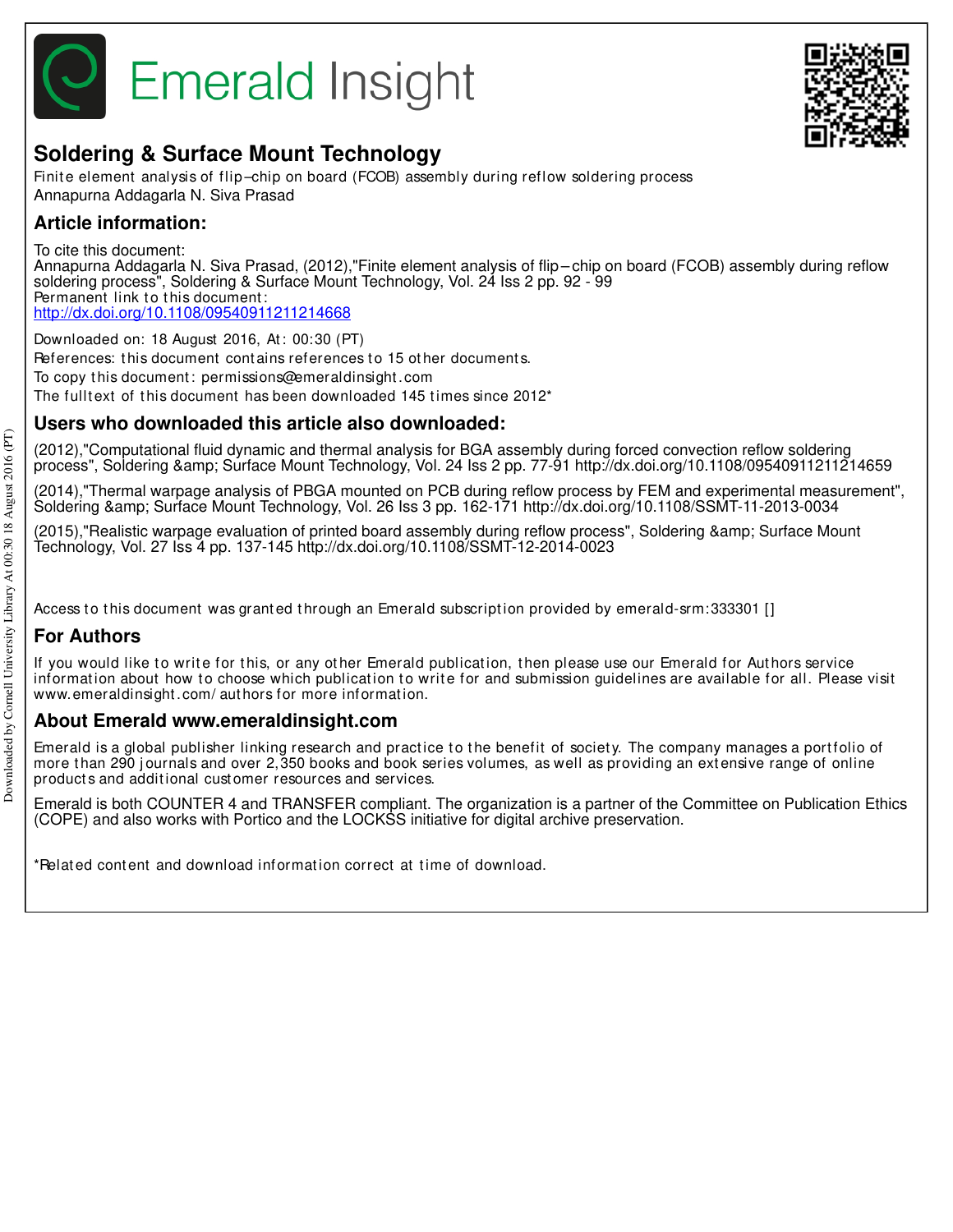# Finite element analysis of flip – chip on board (FCOB) assembly during reflow soldering process

Annapurna Addagarla and N. Siva Prasad Department of Mechanical Engineering, Indian Institute of Technology Madras, Chennai, India

#### Abstract

Purpose – Out-of-plane displacement (warpage) is one of the major thermomechanical reliability concerns for board-level electronic packaging. The warpage and residual stresses can cause unreliability in the performance of electronic chip. An accurate estimation of the distortion and the residual stresses will help in selecting right combination of material for soldering and to determine the better assembly procedure of the chip. The purpose of this paper is to create a 3D nonlinear finite element model to predict the warpage, bending stresses, shear and peel stresses in a flip-chip on board (FCOB). Design/methodology/approach – A 3D finite element procedure has been developed considering the material nonlinearity during solidification for a FCOB assembly. Finite element results have been compared with the experimental values.

Findings – The present finite element method gives better approximation of residual warpage and stresses compared to analytical models available in the literature.

Originality/value – The 3D finite element approach considering the elasto-plastic and temperature-dependent material properties has not been attempted by any authors. Experiments have been conducted for the comparison of finite element values. The finite element results compare better than the methods available in the literature. Hence a better method for estimating the deformation and residual stresses in flip-chip assembly has been suggested.

Keywords Soldering, Flow, Deformation, Stress (materials), Flip-chip, Reflow, Ball grid array, Residual stresses, Residual warpage

Paper type Research paper

#### 1. Introduction

Flip-chip microelectronic assembly is the direct electrical connection of face down (flipped) electronic components onto substrates, circuit boards or carriers, by means of conductive bumps on the chip bond pads. Flip-chip, also called direct chip attach is composed of substrate (PCB), die (chip) and adhesive material (solder, a mixture of powder particles and flux). In the fabrication process of flip-chip, solder bumps are deposited on the metalized pads of the chip or die. The chip is face down (flipped) and position on the pads of the substrate. After fabrication, the whole die and substrate assembly undergoes a reflow soldering process consisting of four zones namely, preheat, preflow, reflow and cooling. In the first three zones, materials in the assembly are free to expand and solder bumps melt and flow. In the final zone, the assembly is cooled down from the peak temperature (above the melting point temperature of the solder) to the room temperature, the solder material get solidify and make permanent bond between the chip and substrate. Due to the difference between the coefficient of thermal expansion (CTE) between die and substrate, residual stresses and deformations are developed in the assembly.

Zhang et al. (2004) used finite element method (FEM) to model temperature distribution in a flip-chip no-flow underfill package during solder reflow process. They have considered

The current issue and full text archive of this journal is available at www.emeraldinsight.com/0954-0911.htm



Soldering & Surface Mount Technology 24/2 (2012) 92–99 q Emerald Group Publishing Limited [ISSN 0954-0911] [DOI 10.1108/09540911211214668] the geometry of the flip-chip package and the thermal events including the phase transition of the solder material and exothermic underfill curing reaction. Brown et al. (1999) evaluated structural and thermal performance of a large,  $10 \times 10$  mm, GaAs die, flip-chip attached to  $25.4 \times 25.4$  mm diamond substrate using numerical, analytical and experimental methods. They have calculated stresses induced in die using temperature dependent, bi-linear solder plasticity properties. Liang et al. (2006) developed a finite element (FE) model for simulating reflow profile of solder balls in a forced convective airflow reflow furnace (impinging jet air flow furnace). Lee (1998) developed a FE model and described the structural instability of a PCB and its boundary conditions. Fu et al. (2002) examined the transient thermo-mechanical response of an unfilled plated through hole in an orthotropic double-layered printed wiring board assembly subjected to a typical wave soldering operation. Timoshenko (1925) examined mechanical behavior of bimetal thermostat based on elementary beam theory. Suhir (1989, 1996) developed models to predict shear stress and peel stress at the interface between two different materials based on Timoshenko's bimetal thermostat theory. Tsai et al. (2004) closely examined Suhir's method and suggested corrections to the solution and verified with the FE results. Park et al. (2004) developed a predictive model for the out of plane deformation for chip scale package (CSP) and chip on board (COB) assembly under temperature change using the classical lamination theory, and emphasized the importance of applying appropriate effective moduli using micro-mechanics model. Zhang et al. (2004) explained nonlinear FE analysis for solder joints. Vujosevic (2008) proposed an analytical solution for warpage of FCBGA and provided a tool for estimating the level and nature of influence of different material, geometric and processing parameters.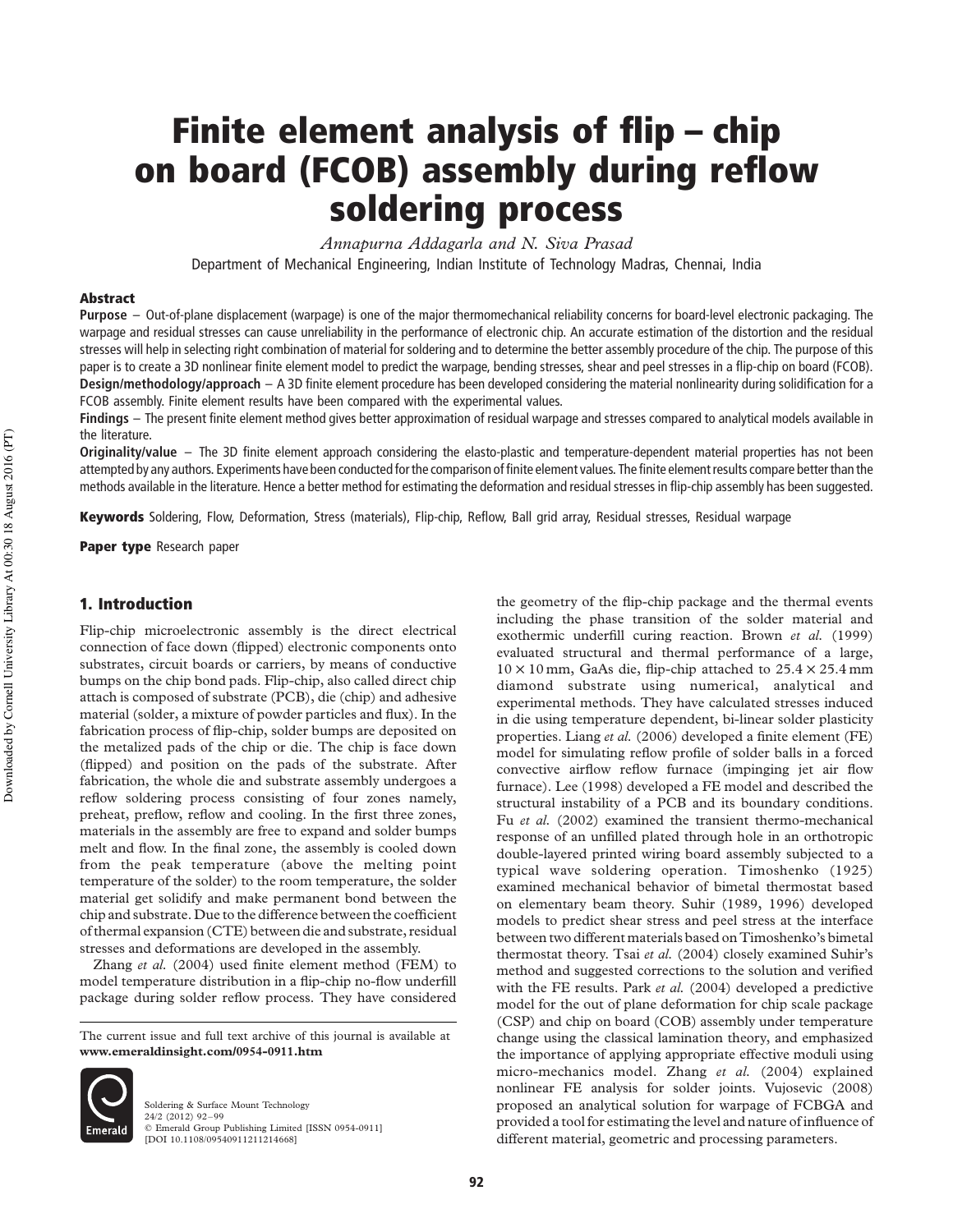In the present work, a 3D nonlinear FE model has been created using Ansys for the flip-chip assembly considering the melting of solder bumps and flow of solder material around the region of solder bumps and make permanent bond between the chip and substrate during cooling. A transient thermomechanical sequentially coupled field analysis was carried out to get the stress distribution and deformation in the die-substrate assembly. Temperature dependent material properties are used in the FE analysis. In thermal analysis the phase changes have been incorporated as a change in the specific heat of the solder material (Sn63-Pb37) in the melting range of temperature  $(183-184^{\circ}C)$  and in structural analysis temperature dependent bi-linear plasticity properties with tangent modulus of 0.1 times Young's modulus (by iterations) were considered for calculating deformation and stress. These values are validated with the Tsai et al. (2004) closed form solution and experimental values.

#### 2. FE analysis

#### 2.1 FE model

A three dimensional FE model using Ansys has been developed for a flip-chip on board (FCOB) assembly shown in Figure 1. One fourth of the model is considered for the analysis making use of the symmetry. Lead-tin based solder material Sn63-Pb37 is considered as bonding material in the form of  $10 \times 10$  ball grid array (BGA) with a ball (solder bump) size of 1.5 mm, and pitch 2 mm. The shape of the solder bump is sphere with top and bottom flat for stability at the start of the assembly process. Solder bumps are placed on the aluminum pads of size 1.5 mm and thickness of about  $0.5 \mu m$ , for bonding the silicon die and solder balls. These aluminum pads are not considered in FE model as they do not contribute for carrying load because of negligible thickness. Residual stress and deformation are calculated in two steps:

- 1 heat flow or thermal analysis; and
- 2 structural analysis.

#### (i) Thermal analysis

The first step in computation of residual stresses and distortions is the estimation of temperature profiles due to the forced convection in the reflow furnace. Eight-node hexahedron elements (SOLID70) applicable for steady-state and transient thermal analysis. The number of elements in the assembly is 176,400. Materials and their temperature dependent thermal properties are shown in Table I. Latent heat of Sn63-Pb37 solder 45.4 kJ/kg is incorporated as specific heat within the melting range (melting point temperature of Sn63-Pb37 solder is  $183^{\circ}$ C) shown in Figure 2.

During heating, material is free to expand and flow, and the temperature is uniform at the end of reflow. But during cooling process, distortions and residual stresses are developed,

#### Figure 1 Flip-chip assembly



**Note:** Dimensions in "mm"

Soldering & Surface Mount Technology

Volume 24 · Number 2 · 2012 · 92 –99

due to non-uniform temperature over the solder area. Hence, only cooling process is considered in the present work. The flipchip assembly is cooled from the peak temperature of the reflow processes (230 $\textdegree$ C) to the room temperature (30 $\textdegree$ C). Insulating boundary conditions are applied at the surfaces of symmetry and forced convective coefficient of  $26 \text{ W/m}^2 \text{K}$  (Liang *et al.*, 2006) is applied to the surfaces exposed to the furnace.

#### (ii) Structural analysis

The same FE model is used for both thermal and structural analysis. The 3D elements (SOLID70) used for thermal analysis are replaced by equivalent structural elements (SOLID45), having x, y and z translational degrees of freedom at each node. The temperature dependent mechanical properties (Table II) and bi-linear plasticity properties with tangent modulus of 0.1 times Young's modulus (by iterations) were taken into account for calculating the stress distribution. FE model with symmetric displacement boundary conditions with displacement  $z = 0$  at the origin is shown in Figure 3. Temperature loads obtained from the thermal analysis are applied in the structural analysis.

#### 3. Analytical model

The relationship between bending moment and curvature in pure bending of plates from Timoshenko and Woinowsky-Krieger (1956) is:

$$
M_x = D' \left( \frac{1}{r_x} + \nu \frac{1}{r_y} \right) = -D' \left( \frac{\partial^2 w}{\partial x^2} + \nu \frac{\partial^2 w}{\partial y^2} \right) \tag{1}
$$

$$
M_{y} = D' \left(\frac{1}{r_{y}} + \nu \frac{1}{r_{x}}\right) = -D' \left(\frac{\partial^{2} w}{\partial y^{2}} + \nu \frac{\partial^{2} w}{\partial x^{2}}\right)
$$
 (2)

where:

$$
D' = \frac{Et^3}{12(1 - \nu^2)}\tag{3}
$$

If bending moments  $M_x = M_y = M$ , spherical bending of plate is assumed, and the flexural rigidity of spherical bending of plate is:

$$
D = \frac{Et^3}{12(1-\nu)}\tag{4}
$$

A schematic diagram of FCOB assembly and free body diagram under thermal loading are shown in Figures 4 and 5, respectively. The assumptions of Tsai et al. (2004) are used made for calculating the stresses and warpage.

#### 3.1 Warpage of CSP assembly

CSP is defined as package whose chip-to-package area ratio is greater than 80 percent. As per Tsai et al. (2004), solution curvature of the assembly in x-direction is:

$$
K_x = \frac{1}{\rho(x)} = \frac{t\Delta\alpha\Delta T}{2\lambda D} \left(1 - \frac{\cosh kx}{\cosh kl}\right) \tag{5}
$$

Warpage of assembly along the  $x$ -axis can be obtained by integrating the curvature equation (5):

$$
w(x) = \frac{t\Delta\alpha\Delta T}{2\lambda D} \left[ \frac{1}{2} x^2 - \frac{\cosh\ kx - 1}{k^2 \cosh\ kl} \right]
$$
 (6)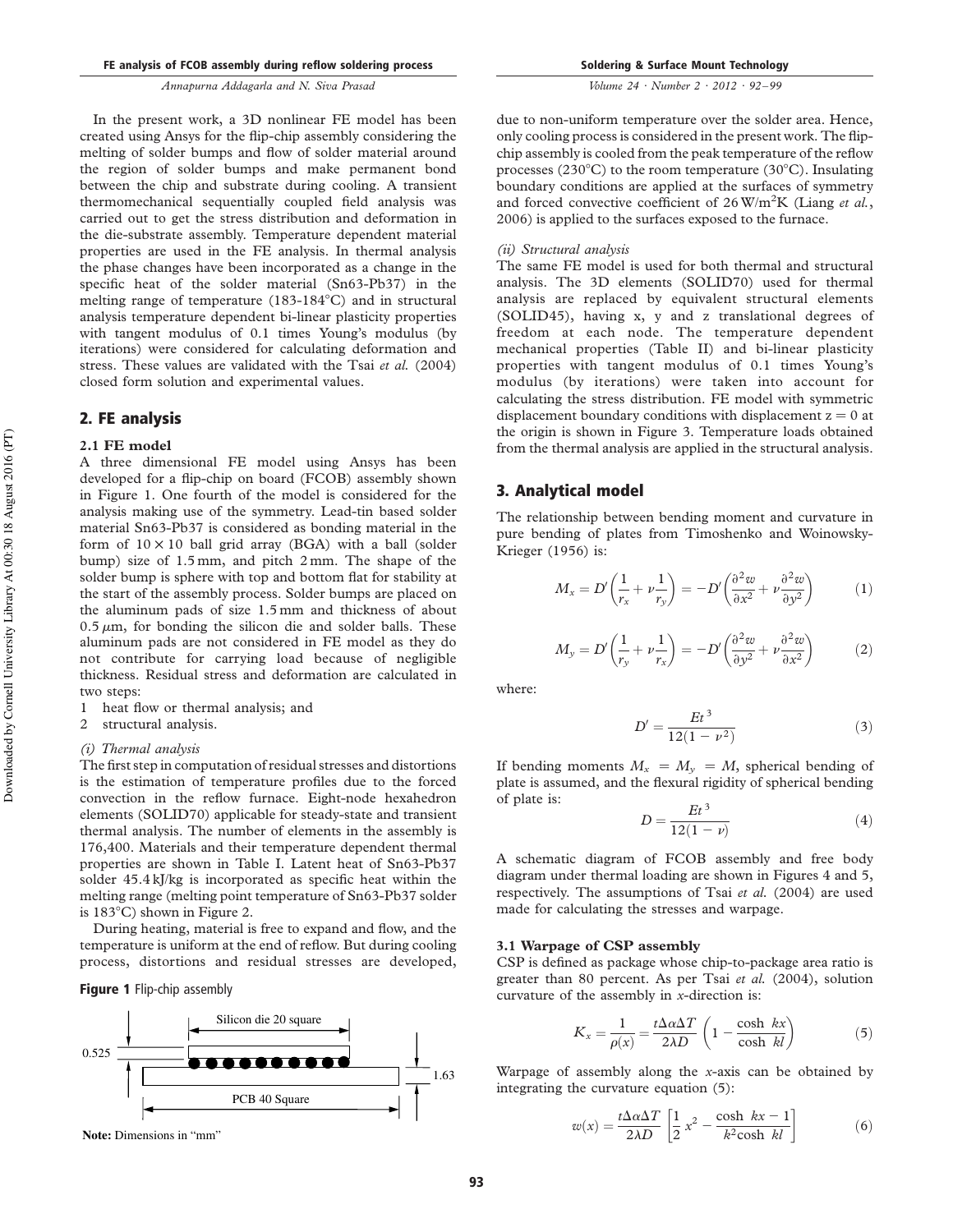|  |  |  | FE analysis of FCOB assembly during reflow soldering process |  |  |  |  |
|--|--|--|--------------------------------------------------------------|--|--|--|--|
|--|--|--|--------------------------------------------------------------|--|--|--|--|

Volume 24 · Number 2 · 2012 · 92 –99

|                                                  | Density (kg/m <sup>3</sup> ) | Thermal conductivity k (W/m K) |     | Specific heat $C_p$ (J/kg K) |                 |  |  |
|--------------------------------------------------|------------------------------|--------------------------------|-----|------------------------------|-----------------|--|--|
| FR-4 substrate<br>220<br>Sn63-Pb37 solder<br>851 |                              | 0.2                            |     | 840                          |                 |  |  |
|                                                  |                              | 53                             |     | 183                          |                 |  |  |
| Silicon die                                      |                              | Temp $\mathrm{C}$              |     | Temp $\mathrm{C}$            | $\mathcal{C}_p$ |  |  |
|                                                  | 2,329                        | 27                             | 156 | 27                           | 713             |  |  |
|                                                  |                              | 127                            | 105 | 127                          | 785             |  |  |
|                                                  |                              | 227                            | 80  | 227                          | 832             |  |  |
|                                                  |                              | 327                            | 64  | 327                          | 849             |  |  |
| Cource: Eu et al (2002) and 7hange et al (2004)  |                              |                                |     |                              |                 |  |  |

Table I Materials and their thermal properties

Source: Fu et al. (2002) and Zhang et al. (2004)

Figure 2 Specific heat capacitance of Sn63-Pb37 solders including phase transition



| Table II Materials and their mechanical properties |
|----------------------------------------------------|
|----------------------------------------------------|

Flexural rigidity of BGA can be written as (Harvey, 1974):

$$
D = \frac{EI}{d} \tag{7}
$$

where  $d$  is the pitch of the BGA and  $I$  is the area moment of inertia of the ball grid.

The warpage of the substrate in the die shadow region shown in Figure 6 are of the spherical bending type and the out of plane displacement at point C (Figure 6) can be written as:

$$
w_C = w(x_C, y_C) = \frac{M}{2D(1 + \nu^2)} x_C^2 + \frac{M}{2D(1 + \nu^2)} y_C^2
$$
  
= 
$$
\frac{M}{2D(1 + \nu^2)} x_A^2 + \frac{M}{2D(1 + \nu^2)} y_B^2 = w_A + w_B
$$
 (8)

|                                                     | Young's modulus Mpa    | Poison's ratio $\nu$ | Coefficient of thermal expansion $\alpha$ , 10 <sup>-6</sup> /°C |
|-----------------------------------------------------|------------------------|----------------------|------------------------------------------------------------------|
| FR-4 substrate                                      | 22.4                   | 0.143                | 26                                                               |
| Sn63-Pb37 solder                                    | $75.8 - 0.15 \times T$ | 0.35                 | 24.7                                                             |
| Silicon die                                         | 130                    | 0.278                | 2.60                                                             |
| <b>Notes:</b> <i>T</i> is absolute temperature in K |                        |                      |                                                                  |
| Source: Fu et al. (2002) and Zhang et al. (2004)    |                        |                      |                                                                  |



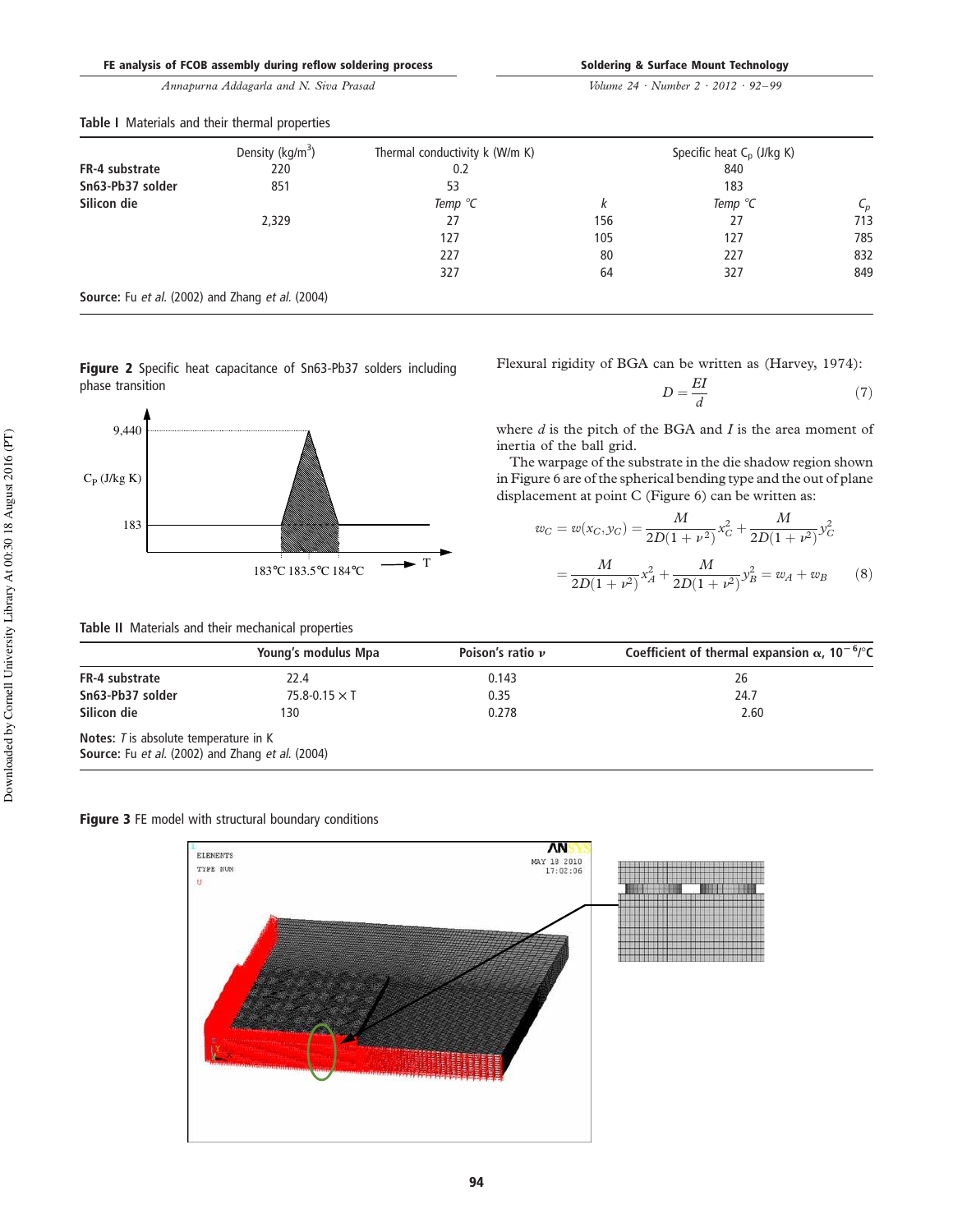Figure 4 Geometrical and material parameters of a CSP



Figure 5 Free body diagram under thermal loading



Figure 6 Die substrate assembly with overhang PCB (COB assembly)

y

 $\sim$ 

C



 $L_{ohx}$ 

A

 $\sim$  PCB  $\sim$  x

$$
w(L_{cx}\sqrt{2}) = 2w(L_{cx})
$$
\n(9)

<sup>L</sup>ohy

E *x*

#### 3.2 Warpage of COB assembly

PCB  $L_{c}$ 

Chip

B

In the previous section, the length of the substrate beyond the chip was ignored. To consider the overhang of the substrate beyond the edge of the chip, a three-layered structure depicting a flip-chip package with a larger substrate is shown in Figure 6. A line diagram of the warpage with overhang is shown in Figure 7. Half length of the substrate is:

Figure 7 Warpage of chip package with overhang



$$
L = L_{cx} + L_{ohx} \tag{10}
$$

Out of plane deformations at chip edge along  $x$ - and  $y$ -axis for the model can be calculated using equation (6), whereas, the out of plane deformation of overhang along the  $x$ - and  $y$ -axis can be approximated (Park et al., 2004) as:

$$
w_{ohx} = L_{cx}L_{ohx}K_x
$$
 (11)

$$
w_{ohy} = L_{cy}L_{ohy}K_y
$$
 (12)

$$
w_x = w_{cx} + w_{ohx} \tag{13}
$$

$$
w_y = w_{cy} + w_{ohy} \tag{14}
$$

Assuming the continuity of slope at point C (Figure 6), and the slope outside the die region is constant, slope of the overhang substrate for the square die assembly can be written as:

$$
\left. \frac{dw}{dx} \right|_{x=x_A} = L_{cx} K_x \tag{15}
$$

The displacement along the diagonal, C-E, for  $\xi \geq L_{\text{cx}}\sqrt{2}$  is (Vujosevic, 2008):

$$
w(\xi) = \Delta \alpha \Delta T \frac{t}{2\lambda} \left( L_{Cx} - \frac{2}{k^2} + \frac{2}{k^2 \cosh(kL_{Cx})} + \left( L_{Cx} - \frac{tgh(kL_{Cx})}{k} \right) \left( \xi - L_{Cx} \sqrt{2} \right) \right)
$$
(16)

Peak warpage (maximum out of plane displacement) obtained at  $w_{\text{max}} = w_E$ .

#### 3.3 Die attach shear stress

The die attach shear stress  $(\tau_0)$  can be written as (Tsai *et al.*, 2004):

$$
\tau_0 = \frac{k \Delta \alpha \Delta T}{k \cosh kl} \sinh kx \tag{17}
$$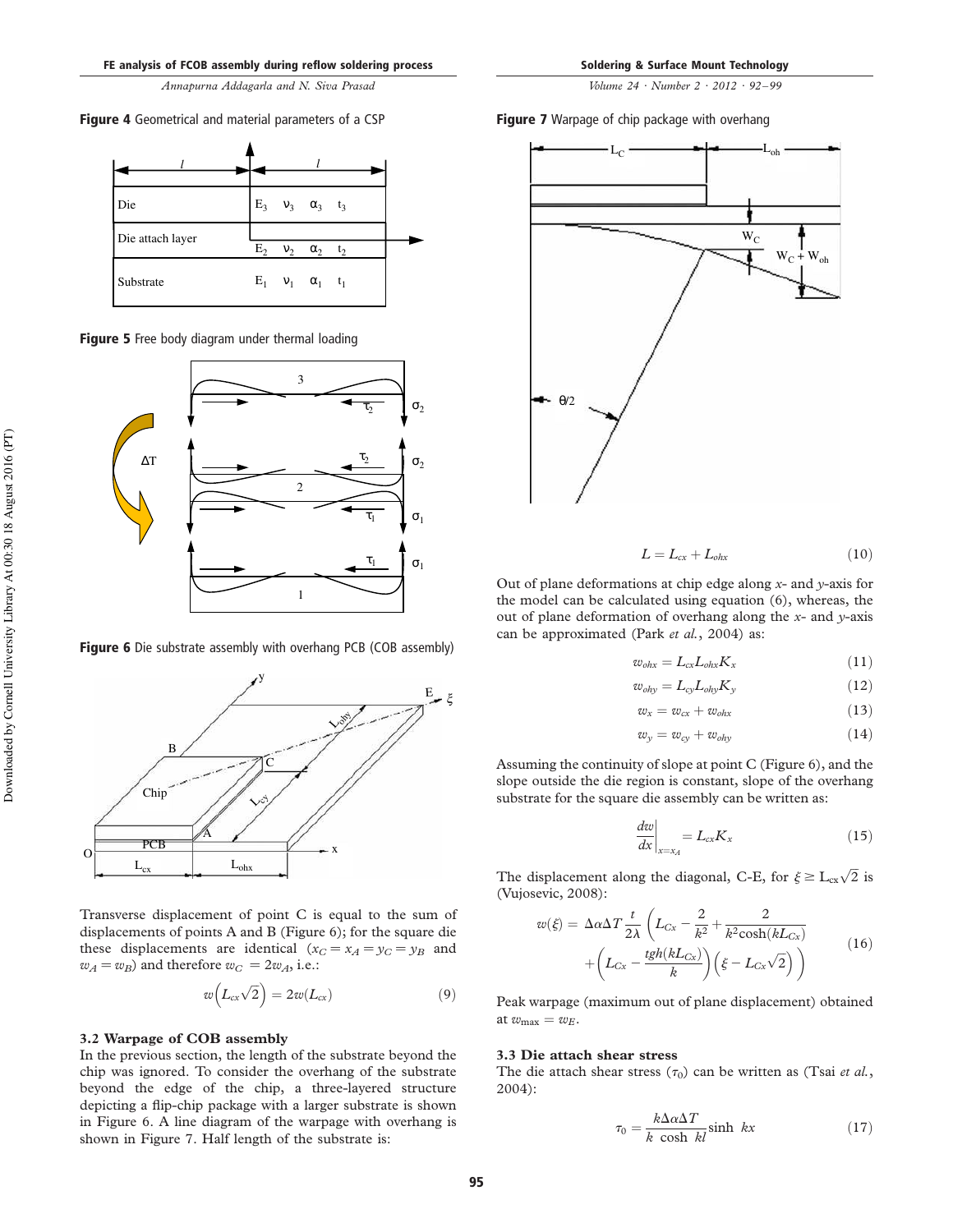Volume 24 · Number 2 · 2012 · 92 –99

#### 3.4 Die attach peel stress

As per (Tsai et al., 2004) the die attach peel stress can be written as:

$$
\sigma_0(x) = \frac{\mu \Delta \alpha \Delta T}{K} \frac{s^4}{1 + s^4} \left[ \frac{\cosh kx}{\cosh kl} + A_0 V_0(\beta x) + A_2 V_2(\beta x) \right]
$$
\n(18)

#### 3.5 Stresses distribution in die along x-direction

The die stresses in the longitudinal direction can be written as (Tsai et al., 2004):

. Along the top line:

$$
\sigma_{Top} = \frac{\Delta \alpha \Delta T}{\lambda t_3} \left( 1 - 3 \frac{t D_3}{t_3 D} \right) \left( 1 - \frac{\cosh kx}{\cosh kl} \right) \tag{19}
$$

. Along the bottom line:

$$
\sigma_{Bottom} = \frac{\Delta \alpha \Delta T}{\lambda t_3} \left( 1 + 3 \frac{tD_3}{t_3 D} \right) \left( 1 - \frac{\cosh kx}{\cosh kl} \right) \tag{20}
$$

3.6 Stresses distribution in substrate along x-direction The substrate stresses in the longitudinal directional direction can be written as (Tsai et al., 2004):

. Along the top line:

$$
\sigma_{Top} = \frac{\Delta \alpha \Delta T}{\lambda t_1} \left( 1 - 3 \frac{t D_1}{t_1 D} \right) \left( 1 - \frac{\cosh \, kx}{\cosh \, kl} \right) \tag{21}
$$

. Along the bottom line:

$$
\sigma_{Bottom} = \frac{\Delta \alpha \Delta T}{\lambda t_1} \left( 1 + 3 \frac{tD_1}{t_1 D} \right) \left( 1 - \frac{\cosh kx}{\cosh kl} \right) \tag{22}
$$

#### 4. Experiments

To investigate the warpage of the FCOB assembly experimentally, a  $20 \text{ mm} \times 20 \text{ mm} \times 525 \mu \text{m}$  silicon die bumped with a full array of 100 Sn63-Pb37 solder bumps of diameter 1.5 mm with a pitch 2 mm and standoff height  $250 \mu m$  is considered. Aluminum (Al) was metalized on silicon die in the form of  $10 \times 10$  array. Nickel-phosphorus layer is plated on Al pads where solder bumps were fabricated subsequently. The solder bumps are dipped into flux and then aligned to the substrate using flip-chip bonder. After die attachment, the assembly has undergone through different zones of the reflow furnace which has nitrogen atmosphere. Last zone of the reflow furnace is cooling zone, where solder got solidified and made permanent bond between the die and the substrate.

The warpage in the cooled FCOB assemblies were measured to examine bending as a result of cooling of solder using co-ordinate measuring machine (Figure 8) having one micron accuracy. A total of twenty samples were prepared for the measurement of warpage and average values are taken for comparison. Care was taken not to allow any tilt of the assembly by proper alignment. Vertical displacement of the assembly is defined as the difference in elevation between center and edge.

Figure 8 Co-ordinate measuring machine (CMM) with FCOB



#### 5. Results and discussion

Warpage in the flip-chip assembly is a result of the thermal stresses developed at the material interfaces due to the solidification of solder material during cooling process. The major cause of warpage in flip-chip assembly is difference in CTE between the silicon die  $2.6 \times 10^{-6}$ /°C and FR-4 substrate  $26 \times 10^{-6}$ /°C. While cooling the flip-chip assembly, the substrate contracts more than the silicon die and bends into a convex shape causing a "frowning face" warpage in the assembly as shown in Figure 9. A three dimensional FE model was created for calculating the stresses and deformations. The first step in the analysis is the estimation of temperature. Temperature profile for Sn63-Pb37 solder material is shown in Figure 10. Effect of phase transition on temperature of solder ball is evident as shown by small time step ( $\sim$ 7 sec) at phase transition point 183<sup>°</sup>C, indicating latent heat release in the cooling process. Distortion and residual stress distribution are obtained in the structural analysis. Results obtained from the structural analysis are verified with analytical solutions available in the literature. Die and substrate are square plates, the assembly is subjected to uniform cooling and spherical bending of plates are assumed for analytical calculations. The warpage of the assembly, die attach shear, peel stress, die stress and substrate stress are calculated using equations (16)-(21).

A comparison of warpage between FEA, analytical and experiments on the x-z plane of symmetry is shown in Figure 11. The variations in warpage with reference to experimental values are shown in Table III. Variation in analytical values is large compared to FEA results. This may due to analytical solutions are derived within elastic region, whereas in the FEA, the solder material is considered as elasto-plastic. Figure 12 shows a comparision of shear stress distribution in the die attach layer (Sn63-Pb37 solder) along x-axis at  $x$ -z plane of symmetry between the FEA and analytical results. In the FE model die attach layer is in the form of BGA, the shear stress distribution along the center line of the bump at PCB side is varying as a wave form whereas it is smooth in the analytical method. This may be due to the discontinuity in the die attach material. There is a marginal variation in the maximum shear stress values between the FEM and maximum shear stress obtained from the analytical solution. Shear stress is zero at the center of the bump in FEA.

Figure 13 shows peel stress distribution in die attach layer along *x*-axis at  $x$ - $z$  plane of symmetry between the FEA and analytical values. Peel stress distribution is also a wave form similar to shear stresses because of the discontinuity in the die attach layer. There is a variation of about 11 percent in maximum peel stress between the FEA and the analytical method. Stresses in solder balls inside area are tensile in nature, while solder balls at edge area are compressive in nature. Figures 14 and 15 show bending stresses in die and substrate along the top and bottom lines in  $x$ -axis direction. In the FEA the stresses in the die along the bottom is in wave form with mean line almost equal to analytical values. Along top line, the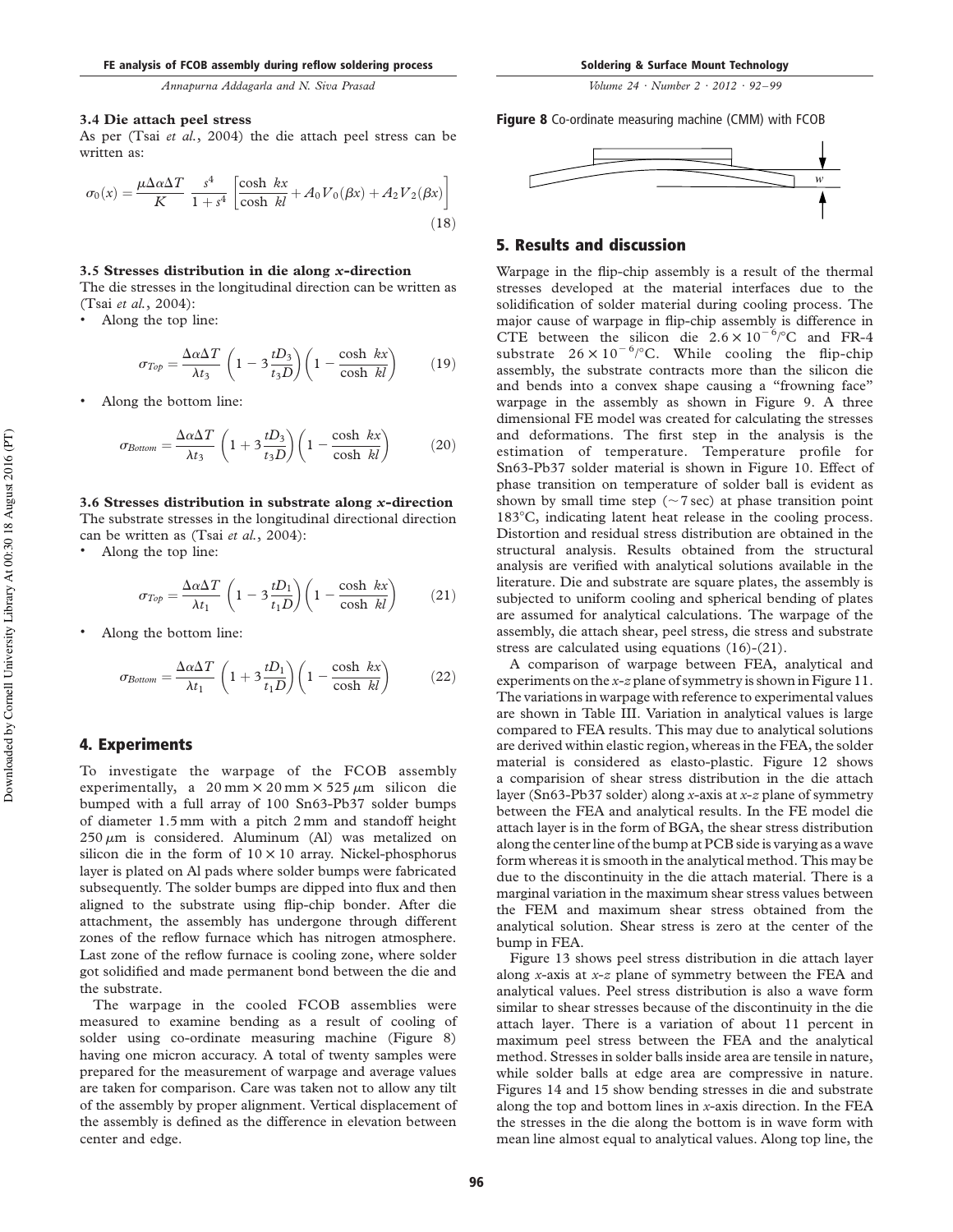#### Figure 9 Measurement of warpage in the flip-chip assembly



Figure 10 Temperature profile considering phase transition of solder material in cooling process



Figure 11 Warpage (deflection in z-direction) of the assembly on the <sup>x</sup>-<sup>z</sup> plane of symmetry



stresses are less at center of the die in FEA compared to analytical values. Variation in the PCB stress distribution along the top and bottom line in FEA is more compared to the analytical values because of the node at the origin was fixed in order to prevent rigid body displacement in FEA. Figure 16 shows warpage of the flip-chip assembly is spherical bending similar to the analytical method. Figure 17 shows von Mises stresses in the flip-chip assembly. The maximum stress is in the silicon die (187MPa) and in the region of the bumps. Figure 18 shows principal stresses in the flip-chip assembly with a maximum values of 193MPa in the silicon. von Mises stresses are used in the design PCB, solder bumps as they are ductile materials and principal stresses used for silicon as the material is brittle in nature.

#### 6. Conclusion

In the present work, a 3D nonlinear FE model has been created to predict the warpage, bending stresses, shear and peel stresses in a FCOB. Nonlinear temperature dependent thermal and mechanical properties and phase transition effect of the solder material are considered in the FEA. The following conclusions are drawn:

- . Warpage obtained in FEA is close to experimental values compared to analytical results. This may due to the analytical equations are derived within elastic region, whereas nonlinear temperature dependent mechanical and thermal properties beyond elastic region of solder material are considered in FEA.
- . The stress distribution in the flip-chip is non-uniform and reaching maximum values near the bumps, whereas the analytical solutions give uniform stresses. This variation is because of the consideration of geometric irregularities due to the bumps and nonlinear temperature dependent properties of solder material during solidification.

Hence, the present method is more realistic for estimating residual warpage and stresses compared to the methods available in the literature.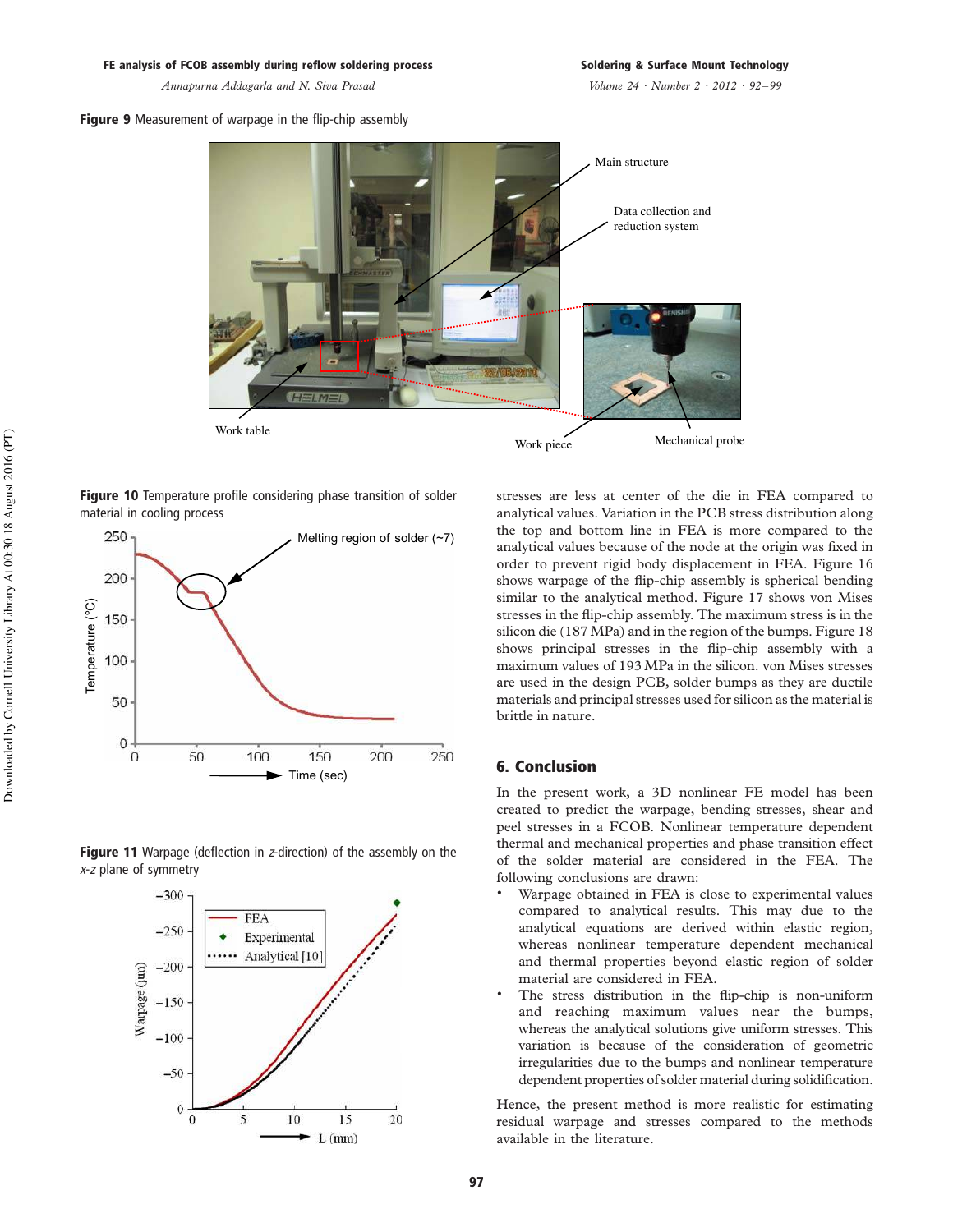Volume 24 · Number 2 · 2012 · 92 –99

Table III Comparision of warpage

|                                  |        |        |                                                                                         | $%$ error |                                    |
|----------------------------------|--------|--------|-----------------------------------------------------------------------------------------|-----------|------------------------------------|
|                                  |        |        | Experiments ( $\mu$ m) FEA ( $\mu$ m) Analytical (Park <i>et al.</i> , 2004) ( $\mu$ m) |           | FEA Analytical (Park et al., 2004) |
| Warpage at x-z plane of symmetry | $-289$ | $-274$ | $-260$                                                                                  | 5.43      | 12.34                              |
| Peak warpage                     | $-464$ | $-442$ | $-409$                                                                                  | 4.85      | 11.95                              |

Figure 12 Shear stresses in the die attach layer (Sn63-Pb37 solder) at  $x$ -z plane of symmetry along  $x$ -axis



Figure 13 Die attach (Sn63-Pb37 solder) peel stresses at x-z plane of symmetry at PCB side along  $x$ -axis



Figure 14 Bending stresses along top and bottom lines of the die in <sup>x</sup>-axis direction



Figure 15 Bending stresses in substrate along top and bottom lines in <sup>x</sup>-axis direction



Figure 16 Warpage of flip-chip assembly (mm)







 $\begin{array}{r} 0.009894 \ 20.876 \ 41.742 \ 62.608 \ 83.474 \ 104.339 \ 125.205 \ 146.071 \ 166.937 \ 187.803 \end{array}$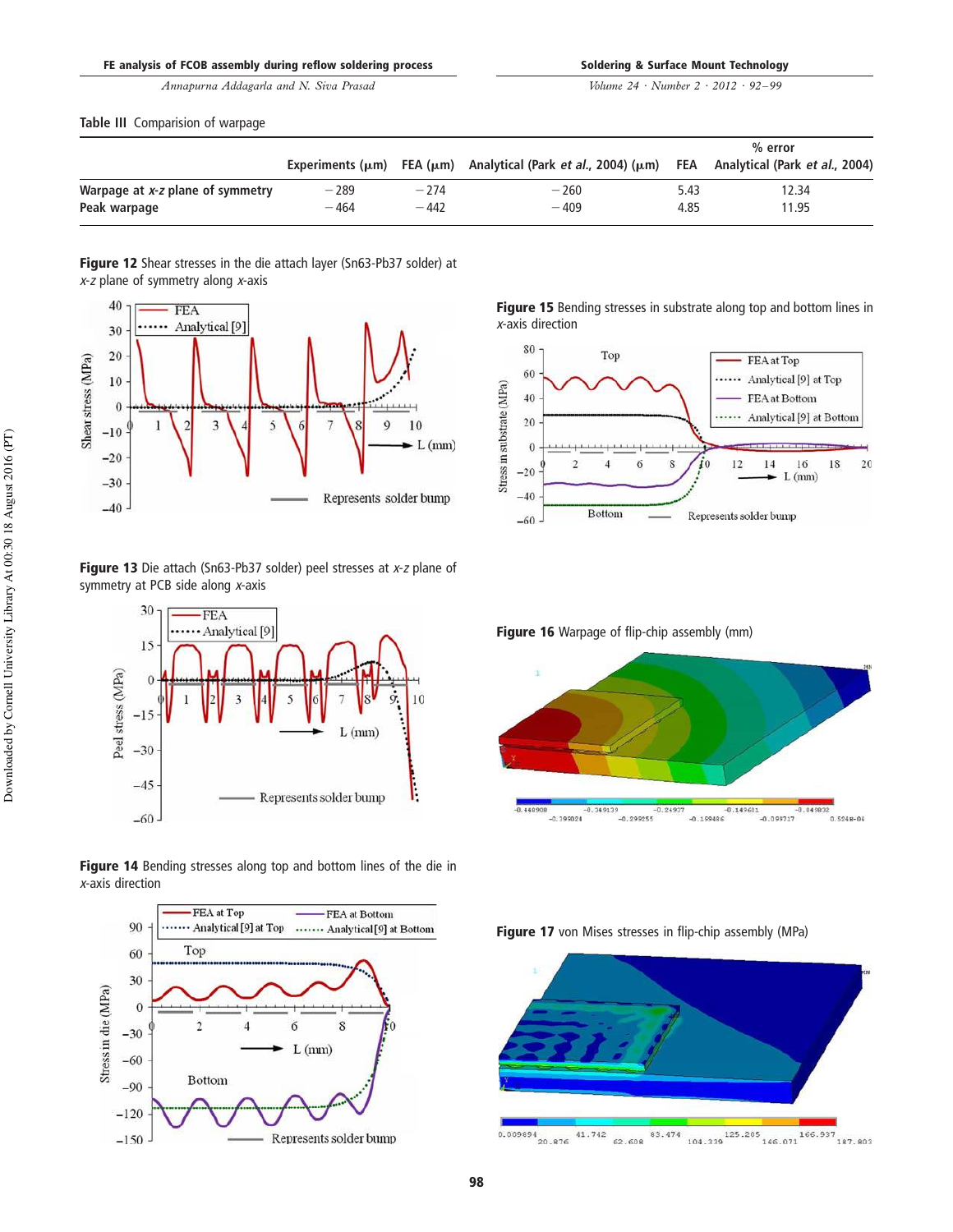#### Figure 18 Principal stresses in the flip-chip assembly (MPa)



#### References

- Brown, M.D., Singh, S.B., Malshe, A.P., Gordon, M.H., Schmidt, W.F. and Brown, W.D. (1999), "Thermal and mechanical analysis of high-power GaAs flip-chip on CVD diamond substrate", Diamond and Related Materials, Vol. 8, pp. 1927-35.
- Fu, C.-Y., McDowell, D.L. and Charles, I. (2002), "Ume thermomechanical finite element analysis of unfilled plated-through holes during wave soldering", Journal of Electronic Packaging, Vol. 124, pp. 45-53.
- Harvey, J.E. (1974), Theory and Design of Modern Pressure Vessels, Litton Educational Publishing, New York, NY.
- Lee, M. (1998), "Finite element modelling of printed circuit boards (PCBs) for structural analysis", Soldering & Surface Mount Technology, Vol. 10 No. 3, pp. 12-17.
- Liang, S., Mingxiang, W., Hong, H.Y., Fai, L.T. and YuQi, J. (2006), "A comprehensive finite element model for simulating reflow profile of a BGA package", Proceedings of HDP.
- Park, S.B., Sammakia, B. and Raghunathan, K. (2004), "Predictive model for optimized design parameters in flip-chip packages", 2004 Inter Society Conference on Thermal Phenomena, pp. 458-64.
- Suhir, E. (1989), "Interfacial stresses in bimetal thermostats", ASME J. Appl. Mech, Vol. 56, pp. 595-600.
- Suhir, E. (1996), "Stresses in bi-metal thermostats", ASME *J. Appl. Mech*, Vol. 53, pp. 657-60.
- Timoshenko, S. (1925), "Analysis of bi-metal thermostat", J. Opt. Soc. Am, Vol. 11, pp. 233-55.
- Timoshenko, S. and Woinowsky-Krieger, S. (1956), Theory of Plates and Shells, 2nd ed., McGraw-Hill, New York, NY.
- Tsai, M.Y., Hsu, C.H. and Han, C.H. (2004), "A note on Suhir's solution of thermal stresses for a die-substrate assembly", Journal of Electronic Packaging, Vol. 126, pp. 115-19.
- Vujosevic, M. (2008), "Thermally induced deformations in die-substrate assembly", Theoret. Appl. Mech, Vol. 35 Nos 1-3, pp. 305-22.
- Zhang, Z., Sitaraman, S.K. and Wong, C.P. (2004), "FEM modeling of temperature distribution of a flip-chip no-flow underfill package during solder reflow process", IEEE Transaction on Electronics Packaging Manufacturing, Vol. 27, pp. 86-93.
- Zhang, L., Arora, V., Nguyen, L. and Kelker, N. (2004), "Numerical and experimental analysis of large passivation opening for solder joint reliability improvement of micro SMD package", Microelectronics Reliability, Vol. 44, pp. 533-41.

#### Further reading

Li, Y. (2006), "Accurate predictions of flip-chip BGA warpage", Report Altera.

#### Corresponding author

N. Siva Prasad can be contacted at: siva@iitm.ac.in

To purchase reprints of this article please e-mail: reprints@emeraldinsight.com

Or visit our web site for further details: www.emeraldinsight.com/reprints